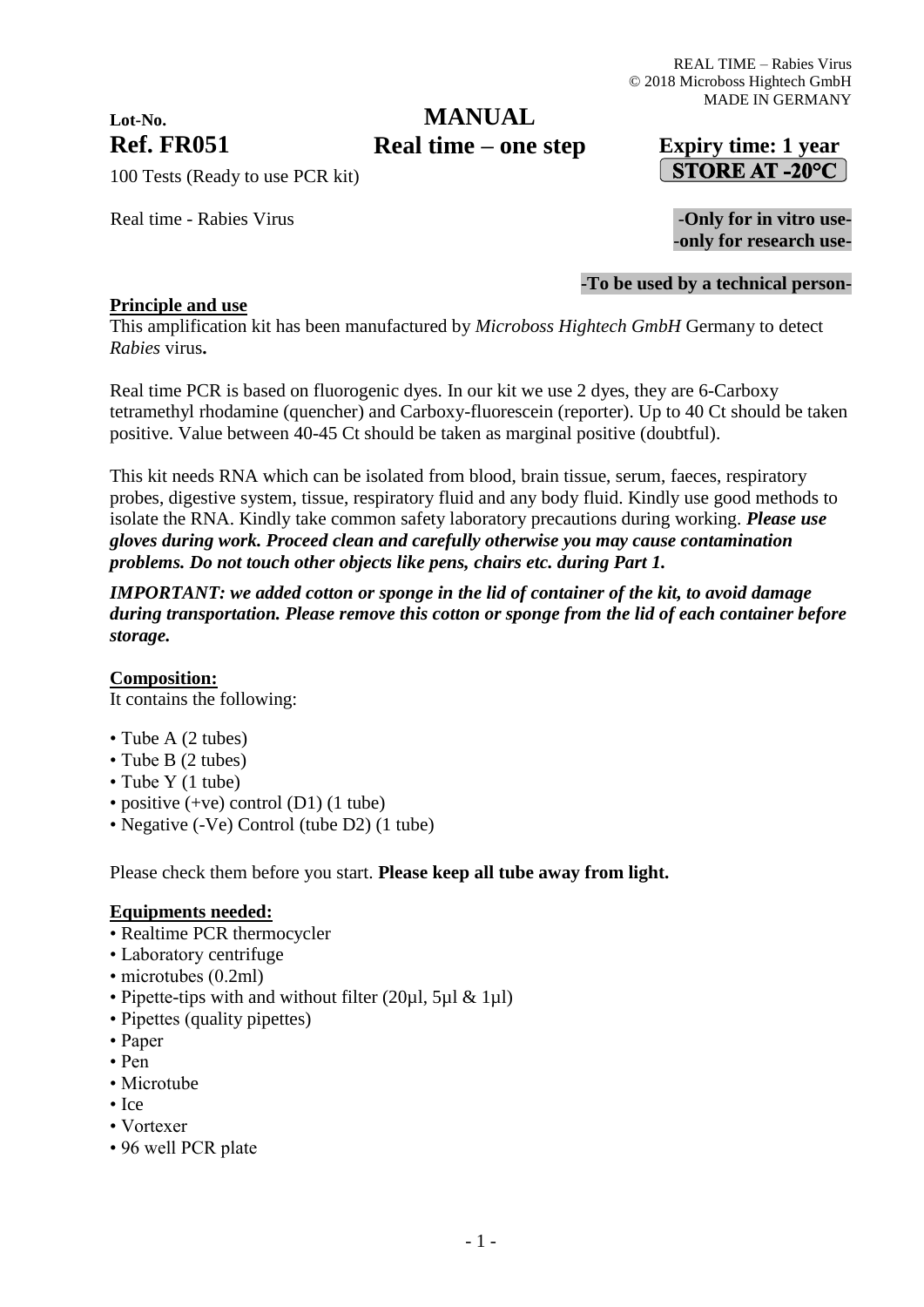#### **Procedure:**

#### **STEP A**

1. Kindly thaw one tube A, B, C, Y, D1 and D2. After thaw, kindly put the tubes at 4°C (as it is better). If the kit is not in use, store at -20°C.

2. Mark your microtubes with a sample number, +ve Control and –ve Control. You can use 96 well microplate instead of tubes.



**TIP: Add 7µl A + 10µl B + 1µl Y = 18µl per reaction. In case you want to run 10 reactions i.e. you need total 180µl, therefore you should mix 70µl of A + 100µl of B + 10µl of Y = 180µl from which you can take 18µl and add to each tube. This way you save time and hardware.**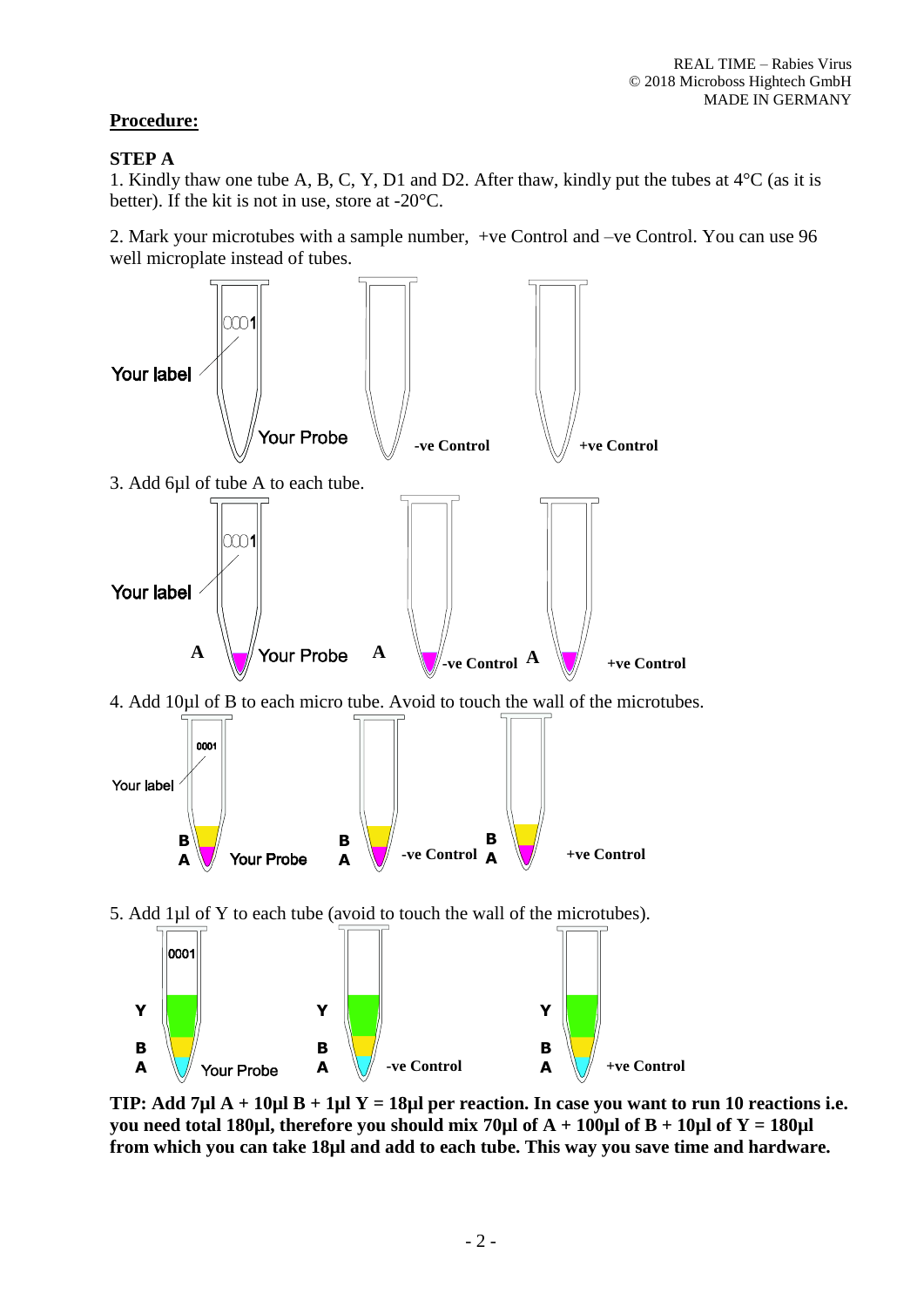6. Add 2µl of your RNA with sterile pipette-tip with filter to each micro tube according to your label except +Ve and -Ve (Avoid touching the wall). **Use every time a new pipette tip** (for each sample) ! Mix it.



7. Use new pipette tip with filter. Add 2µl of tube D1. This is the positive control supplied with our kit. Mix it.



8. Use a new pipette tip. Add 2µl of –Ve (tube D2) to –Ve Control (don't touch the wall).Mix it.



9. Centrifuge all tubes for 20 sec. for 8000 rpm (this is not necessary but it is better).

10. Run the program of your thermocycler as followings: Kindly check whether you have added everything correctly as the level of the volume of each micro tube must be almost the same.



**You must use quencher and reporter dye to setup your software (see FAQ) and run the following program:**

- 1. 60 minutes at 42°C 10 minutes at 70°C
- 2. 15 seconds at  $95^{\circ}$ C  $\rightarrow x$  45 cycles 60 seconds at 55°C

Before you start the PCR program, kindly check whether tubes are closed properly. **Microtubes must be in contact with metal block** (important!). There should be no air or lose contact with metal block of thermocycler.